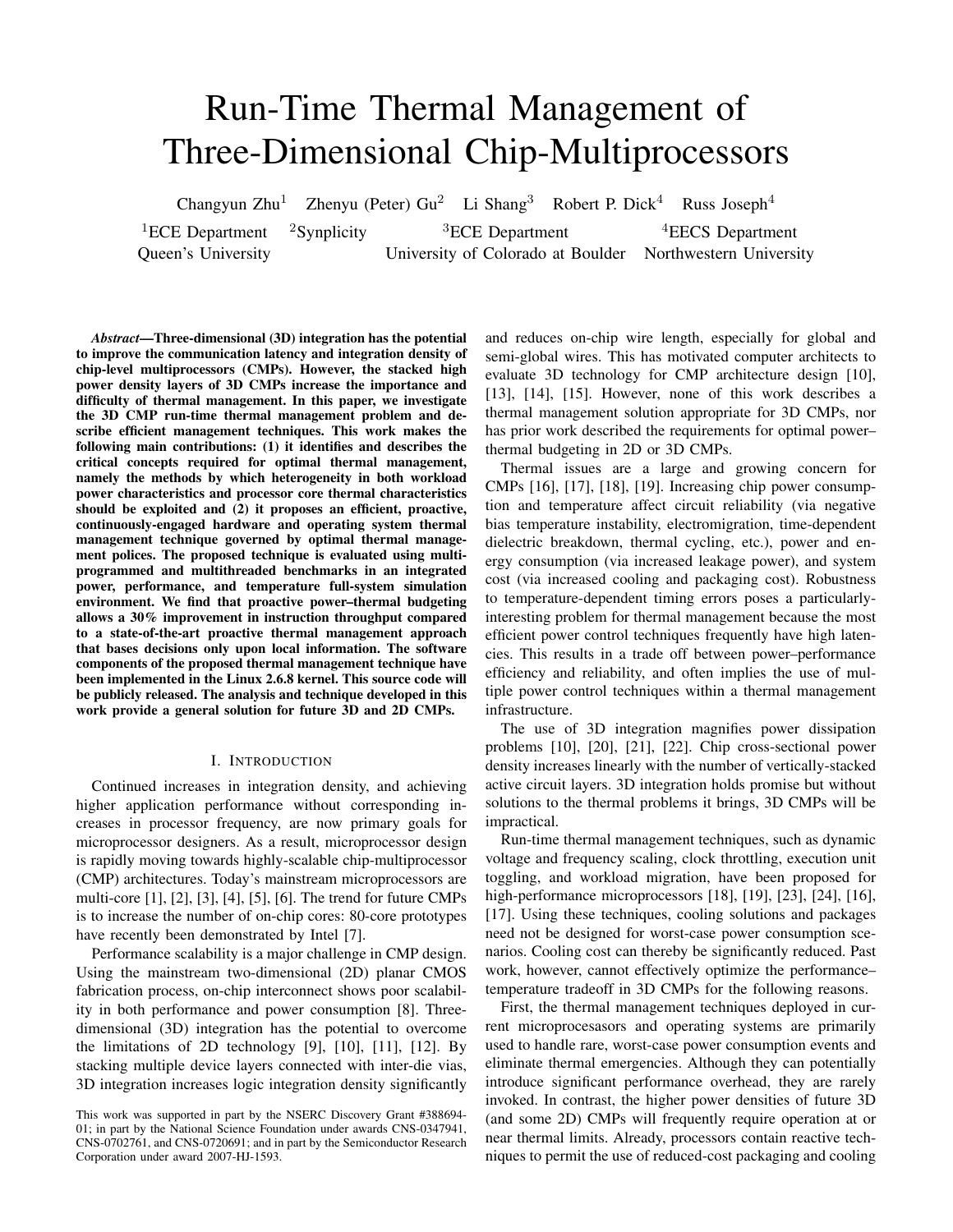configurations that are not capable of handling maximum power dissipation. Today's laptops frequently invoke thermal management mechanisms that drastically reduce performance, even under normal operating conditions [25]. Power should be viewed as a limited resource and processor cores should spend carefully-budgeted amounts. Thermal management should be used to proactively, continuously optimize CMP performance and temperature, instead of merely reacting to emergencies.

Second, 3D CMPs have heterogeneous power and thermal characteristics. On-chip processor cores have different cooling efficiencies. For instance, cores in the layers closer to the heatsink have higher cooling efficiencies than those farther from the heatsink. Processor cores farther from the heatsink will have higher temperatures than their neighbors nearer the heatsink, even when their power consumptions are lower. Intercore thermal correlation is heterogeneous. The thermal correlation between vertically-aligned processor cores is stronger than that between processor cores within the same layer. The power and thermal heterogeneity of 3D CMP poses unique challenges for run-time thermal management. Achieving optimal 3D CMP performance under a temperature constraint requires careful system-wide control of each processor core's performance and power consumption. Local control, alone, is insufficient.

In this article, we develop the analytical framework necessary to determine the thermal impact of every core in a 3D CMP upon every other core. This framework yields guidelines for near-optimal thermal management. The guidelines are embodied in a proactive global power–thermal budgeting algorithm, performance counter-based workload monitor, and distributed thermal control techniques, which we have implemented in version 2.8.6 of the Linux kernel; this code will be publicly released. The resulting 3D CMP thermal management solution, which we call ThermOS, is evaluated using detailed full-system simulation with M5 [26]. We have integrated power modeling and thermal analysis tools within the simulator, allowing unified architectural/power/thermal simulation of arbitrary single-threaded and multi-threaded applications and the Linux operating system (OS). Our results for a wide range of multiprogrammed and multithreaded applications indicate that, given a peak temperature constraint, ThermOS improves CMP throughput by an average of 30% when compared to state-of-the-art proactive distributed thermal management. This improvement is primarily due to the power–thermal budgeting guidelines used by ThermOS.

#### II. HEAT FLOW IN 3D CMPS

This section uses examples to explain the special thermal characteristics of 3D CMPs and develop a mathematical model that will be used to derive the thermal management policies described in Section III and validated in Section IV.

#### *A. Introduction to Thermal Modeling*

Heat conduction within CMP chip and package can be modeled using Fourier heat flow analysis, which has been the standard method used by industry and academia for circuit-level and architecture-level IC chip–package thermal analysis during the past few decades [27], [28], [19], [29].



Fig. 1. Inter-layer and intra-layer thermal heterogeneity and dominance in 3D CMPs.

This method is analogous to Georg Simon Ohm's method<sup>1</sup> of modeling electrical current. Using Fourier heat flow analysis, heat flow is analogous to electrical current and temperature is analogous to voltage. The CMP is virtually partitioned into numerous discrete blocks, as shown in Figure 1 (Figure 2) gives a higher-level overview of the 3D CMP structure). The thermal conductance of each block is a linear function of the conductivity of its material and its cross-sectional area divided by length; it is analogous to electrical conductance. Blocks also have heat capacities that are analogous to electrical capacitance. Therefore, an instantaneous change in heat generation results in a gradual change in temperature. As a result, the thermal profile of a CMP is essentially its power profile after applying a complicated RC filter. For a thermal model to be accurate, each block must be so small that the temperature within it is uniform. A fine-grained, and thus more accurate, model was used to validate ThermOS. However, for the sake of explanation, this section will describe the coarse-grained model shown in Figure 1, in which each core is represented with a single thermal model element.

In 3D CMPs fabricated from multiple stacked wafers, the thermal environment varies from layer to layer. Moreover, the intra-layer and inter-layer thermal relationships among CMP cores are heterogeneous. The rest of this section explains the impact of this heterogeneity on heat flow and builds the theoretical foundations for developing near-optimal 3D CMP thermal management policies.

*Homogeneous Intra-Layer Characteristics:* Figure 1 illustrates a simplified heat conduction model for a pair of adjacent CMP cores on the same layer (J and K) and a pair of adjacent CMP cores on different layers (I and K) of a 3D CMP. As shown in this figure, since the heat dissipation paths of Cores I and K are nearly identical, the thermal conductances of these two cores to the ambient are nearly equal. In other words, processor cores within the same layer have similar cooling efficiencies.

*Heterogeneous Inter-Layer Characteristics:* In contrast to cores on the same layer, Cores I and K have different conductances to the ambient for Core K  $(g_{hs})$  and for Core I

<sup>&</sup>lt;sup>1</sup>In fact, Ohm borrowed this model from Fourier and it was initially proposed to model heat flow.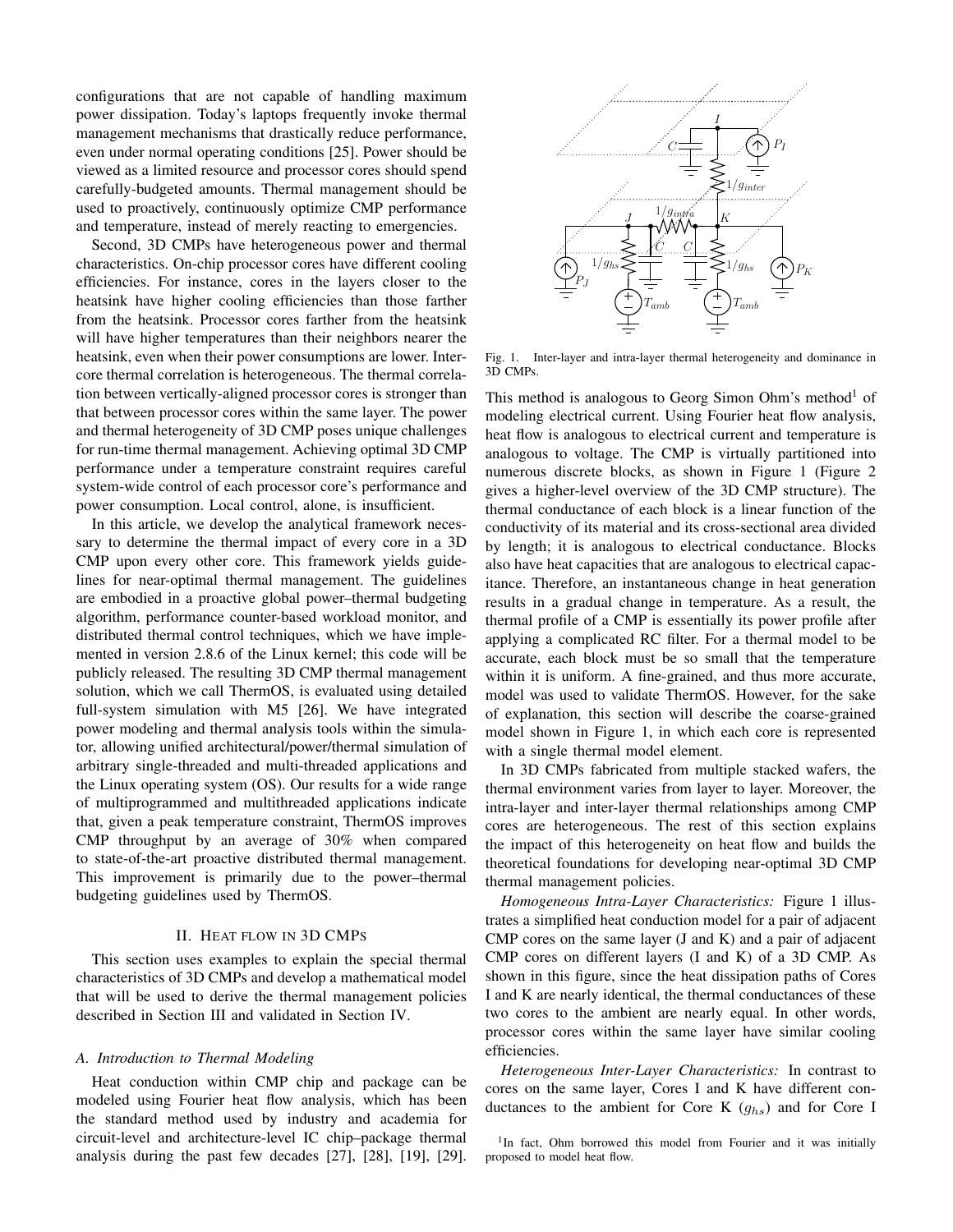

Fig. 2. (a) Comparison of face-to-face (left) and face-to-back (right) configurations for two stacked dies, (b) 3D three stacked die floorplan used in this work, and (c) 3D CMP chip-package thermal modeling.

 $(1/(1/g_{hs} + 1/g_{inter}))$ . In addition, the steady-state temperature of Core I is always higher than that of Core K, even if Core I has a lower power consumption. The following equations formalize this effect, which we refer to as *thermal dominance*. Neglecting the limited intra-layer heat flow,

$$
T_K = T_{amb} + (P_K + P_I)/g_{hs} \tag{1}
$$

$$
T_I = T_K + P_I/g_{inter}
$$

$$
=T_{amb}+(P_K+P_I)/g_{hs}+P_I/g_{inter}
$$
 (2)

where  $T_K$  and  $T_I$  are the temperatures of Cores K and I,  $T_{amb}$  is the ambient temperature,  $P_K$  and  $P_I$  are the power consumptions of Cores K and I. In addition to Core I thermally dominating Core K, it also has a higher total resistance to the ambient, i.e., it has a lower *cooling efficiency*. As a result, a unit of power consumption on Core I will have at least as great an impact on temperature as a unit of power consumption on Core J or K.

*Thermal Coupling:* The thermal conductance between J and K  $(g<sub>intra</sub>)$  is approximately 0.41 W/K. Heat can flow between Cores J and K. As a result, the power consumption of one can influence the temperature of the other. However, this thermal coupling is relatively minor compared to that between vertically-aligned cores. The thermal conductance between Cores I and K ( $g_{inter}$ ) is approximately  $16 \times g_{intra}$ . The large interface area between Cores I and K results in a high thermal conductance, despite the interposed high thermal resistivity (but thin, and therefore low resistance)  $10 \mu m$  polyimide bonding layer.

*Summary and Open Questions:* At this point, we can draw some qualitative conclusions. The temperatures of verticallyaligned cores are highly correlated, relative to the temperatures of horizontally-adjacent cores. Cores farther from the heatsink have higher temperatures than their neighbors closer to the heatsink. In addition, the temperature impact of a unit of power dissipation will be at least as high for Core I as for Cores J and K, due to their differing thermal conductances to the ambient. However, a few questions remain:

- 1) How can we use this knowledge of thermal environment heterogeneity to guide the development of a CMP thermal management algorithm? and
- 2) What is the impact of the power consumption of each core upon all other cores in the system?

We will now introduce a general analytical framework that answers these questions.

## III. 3D CMP THERMAL MANAGEMENT

In this section, we investigate the 3D CMP run-time thermal management problem and propose efficient management techniques. Given a 3D CMP with  $N$  on-chip processor cores, our goal is to maximize the CMP throughput under a constraint on peak temperature. CMP throughput is defined as the total number of instructions executed by the CMP per second.

$$
CMP\_IPS = \sum_{i=0}^{N-1} IPC_i \times f_i
$$
 (3)

where  $IPC_i$  and  $f_i$  are the run-time instructions per cycle and frequency of Core i.

Run-time thermal safety requires that

$$
\forall_{i=0}^{N-1} T_i \le T_{MAX} \tag{4}
$$

i.e., the temperature of each processor core cannot exceed the maximum safe temperature:  $T_{MAX}$ .

In the following sections, we analyze the thermal management problem for 3D CMPs and determine the policies necessary for performance optimization given a temperature constraint. This study will be used to guide the development of our run-time thermal management techniques.

## *A. Conditions and Guidelines Required for Optimal 3D CMP Thermal Management*

This section presents performance optimization guidelines. The central theme is to optimize the performance of CMP cores under a constraint on peak temperature during workload assignment and power–thermal budgeting.

Observation: *To maximize CMP throughput, processor cores should operate at different voltages and frequencies due to heterogeneous processor core thermal characteristics and heterogeneous run-time workloads.*

As described in Figure II-A, processor cores in a 3D CMP are thermally correlated. The temperature of each Core  $i$ , is affected by the power consumptions of all cores, as follows:

$$
T_i = \sum_{j=0}^{N-1} \zeta_{i,j} \times p_j \le T_{MAX}
$$
 (5)

where  $T_i$  is the temperature of processor Core  $i$ ;  $\zeta_{i,j}$ ,  $\{i,j\} \in$  $[0, N - 1]$  is an inter-core thermal impact coefficient, which indicates the impact of a unit power consumption of Core  $j$  on the temperature of Core i;  $p_i$  is Core j's power consumption; and N is the number of processor cores of the CMP.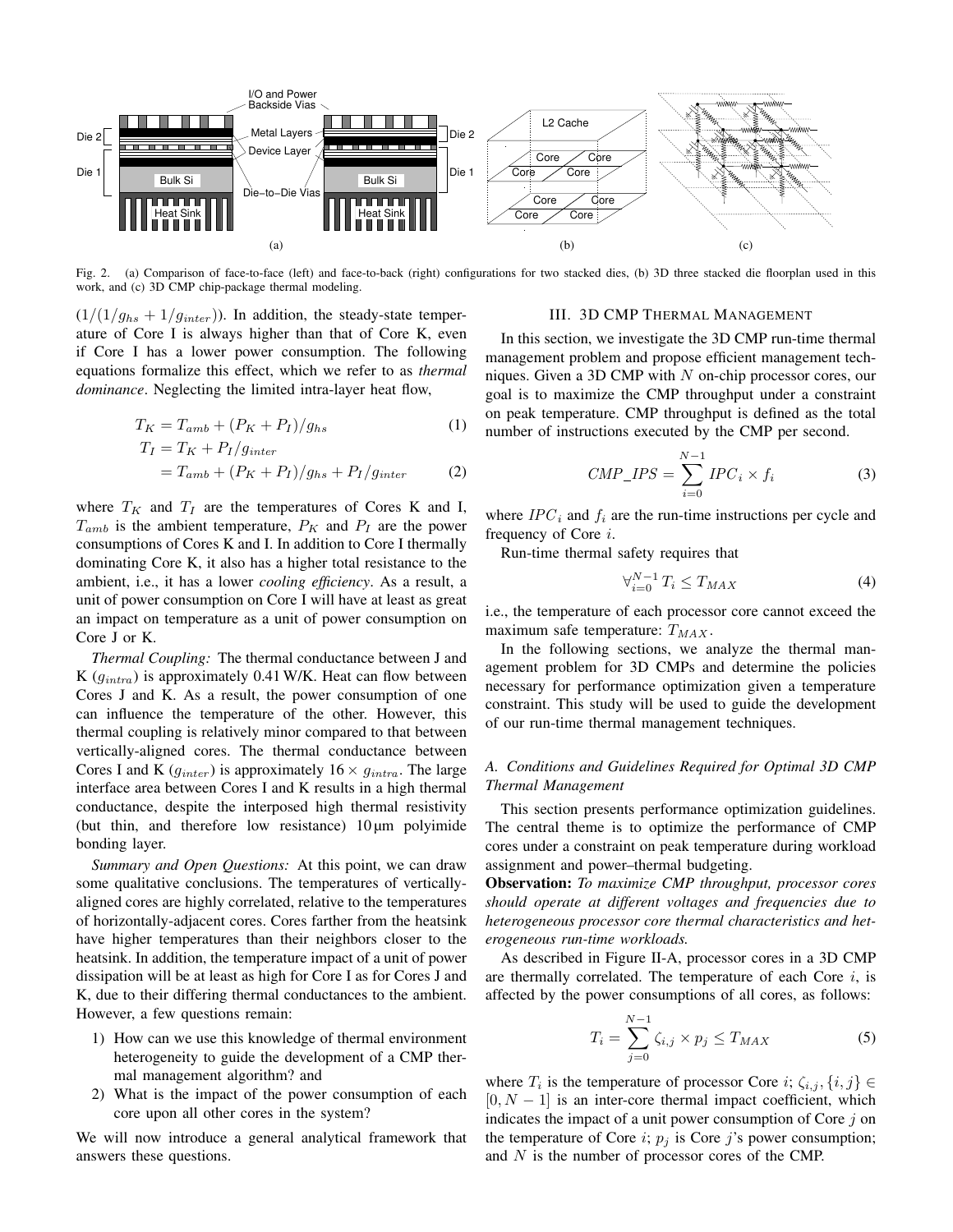We would like to guide migration of tasks among cores, and budget power to cores, in order to optimize CMP throughput under a temperature constraint. To facilitate developing the necessary guidelines, we introduce the concept of thermal impact per performance gain, TIP:

$$
TIP_{i,j}^f = \frac{dT_i}{df_j}, \ TIP_{i,j}^{IPC} = \frac{dT_i}{dIPC_j} \tag{6}
$$

 $TIP_{i,j}$  indicates the thermal impact on processor Core i due to the increase in Core  $j$ 's performance, by either increasing its frequency and voltage, and/or assigning a high IPC job to this core. Intuitively, TIP is the thermal cost per unit increase in processor core performance. It can be viewed as the inverse of a core's *thermal efficiency*. Subject to a temperature bound, maximizing CMP performance thus requires that all the processor cores achieve the same thermal impact per performance improvement on the maximum-temperature core, i.e.,

$$
TIP_{i,0}^{f,IPC} \equiv TIP_{i,1}^{f,IPC} \equiv \cdots \equiv TIP_{i,N-1}^{f,IPC} \tag{7}
$$

Note that the impact on  $T_i$  due to the power consumption of core j is  $\zeta_{i,j}P_j$ . Given that dynamic power consumption,  $P_j = \xi_j V_j^2 f_j$  (where  $V_j$  and  $f_j$  are the supply voltage and frequency of Core j),  $V_j \propto f_j^{\beta}$ , and  $\beta \approx 1$  [30];  $\xi_j$  is Core j's run-time switching activity multiplied the capacitance of the switched nodes (which is approximately linearly-proportional to the IPC of the job running in Core  $j$ ), then

$$
\zeta_{i,0} f_0^{2\beta+1} \equiv \zeta_{i,1} f_1^{2\beta+1} \equiv \cdots \equiv \zeta_{i,N-1} f_{N-1}^{2\beta+1}
$$
  

$$
\zeta_{i,0} \xi_0 f_0^{2\beta} \equiv \zeta_{i,1} \xi_1 f_1^{2\beta} \equiv \cdots \equiv \zeta_{i,N-1} \xi_{N-1} f_{N-1}^{2\beta} \qquad (8)
$$

This result indicates that processor cores with heterogeneous power and thermal characteristics, i.e., different power– thermal impact coefficients,  $\zeta_{i,j}$ , running jobs with different IPCs should be clocked at different frequencies. A similar conclusion can be drawn when both dynamic and leakage power consumption are considered.

As shown in Section II-A, the inter-layer and intra-layer thermal characteristics of 3D CMPs show distinct differences. This leads to different thermal management policies for interlayer and intra-layer processor cores.

*1) Inter-Layer Power–Thermal Budgeting and Workload Assignment:* Inter-layer processor cores have heterogeneous thermal characteristics. In addition, vertically-aligned cores have strongly-correlated temperatures. We now present heterogeneity-aware guidelines for power–thermal budgeting and workload assignment among vertically-aligned cores.

Guideline I: *To maximize CMP throughput, the thermal efficiencies of vertically-aligned processor cores should be optimized under the thermal constraint, i.e., the voltage and frequency assignment among vertically-aligned processor cores should follow Equations 5–8.*

Guideline II: *Given jobs with different IPCs, the maximum CMP throughput can only be achieved by maximizing the IPC heterogeneity during workload distribution. To maximize throughput, jobs with higher IPCs should be assigned to cores with higher thermal efficiencies.*



Fig. 3. ThermOS: 3D CMP run-time thermal management.

*2) Intra-Layer Power–Thermal Budgeting:* Intra-layer cores have mostly-homogeneous thermal characteristics with almost identical cooling efficiencies (see Section II-A), i.e.,  $\zeta_{i,i} \approx \zeta_{j,i}$ , when Core i and Core j are in the same layer. In addition, the inter-core thermal impact is significantly lower than the self power–thermal impact of each core, i.e.,  $\zeta_{i,i} \gg \zeta_{i,j}$ , when  $i \neq j$ . We therefore propose the following policy for intra-layer power–thermal budgeting and workload assignment.

Guideline III: *To maximize aggregate CMP frequency or instruction throughput, power–thermal budget and workload should be balanced among intra-layer processor cores.*

#### *B. ThermOS: 3D CMP Thermal Management*

Based on the thermal management guidelines presented in Section III-A, we have developed ThermOS, a unified hardware and OS thermal management solution to maximize thermally-safe 3D CMP performance. As shown in Figure 3 and Table I, ThermOS consists of hardwarebased temperature–workload monitoring and distributed runtime thermal management built into a 3D CMP microarchitecture, as well as a temperature-aware Linux kernel equipped for global power–thermal budgeting and distributed temperature-aware workload migration. ThermOS is a proactive, continuously-engaged solution designed to handle 3D CMP power–thermal heterogeneities, distribute run-time workload, and manage the limited power–thermal budget to optimize performance under temperature constraint. ThermOS is built upon the Linux 2.6.8 kernel. It has an  $\mathcal{O}(1)$  time complexity scheduler. Our temperature-aware scheduling algorithm maintains the same time complexity. Table I summarizes the proposed offline and run-time software and hardware management techniques.

*1) Temperature Monitoring:* ThermOS gathers CMP thermal profiles at run-time, which are used to guide temperatureaware workload migration as well as power–thermal budgeting. Either thermal sensors or online thermal analysis may be used for on-line temperature monitoring. Thermal sensors have been widely used in high-performance microprocessors [31], [1]. Efficient software-based online thermal analysis techniques have also been developed [19].

*2) Workload Monitoring:* In addition to CMP thermal profile, ThermOS gathers run-time performance and power characteristics to guide job migration as well as power–thermal budgeting. A processor core's *activity factor* is a function of the capacitances of its functional units and the corresponding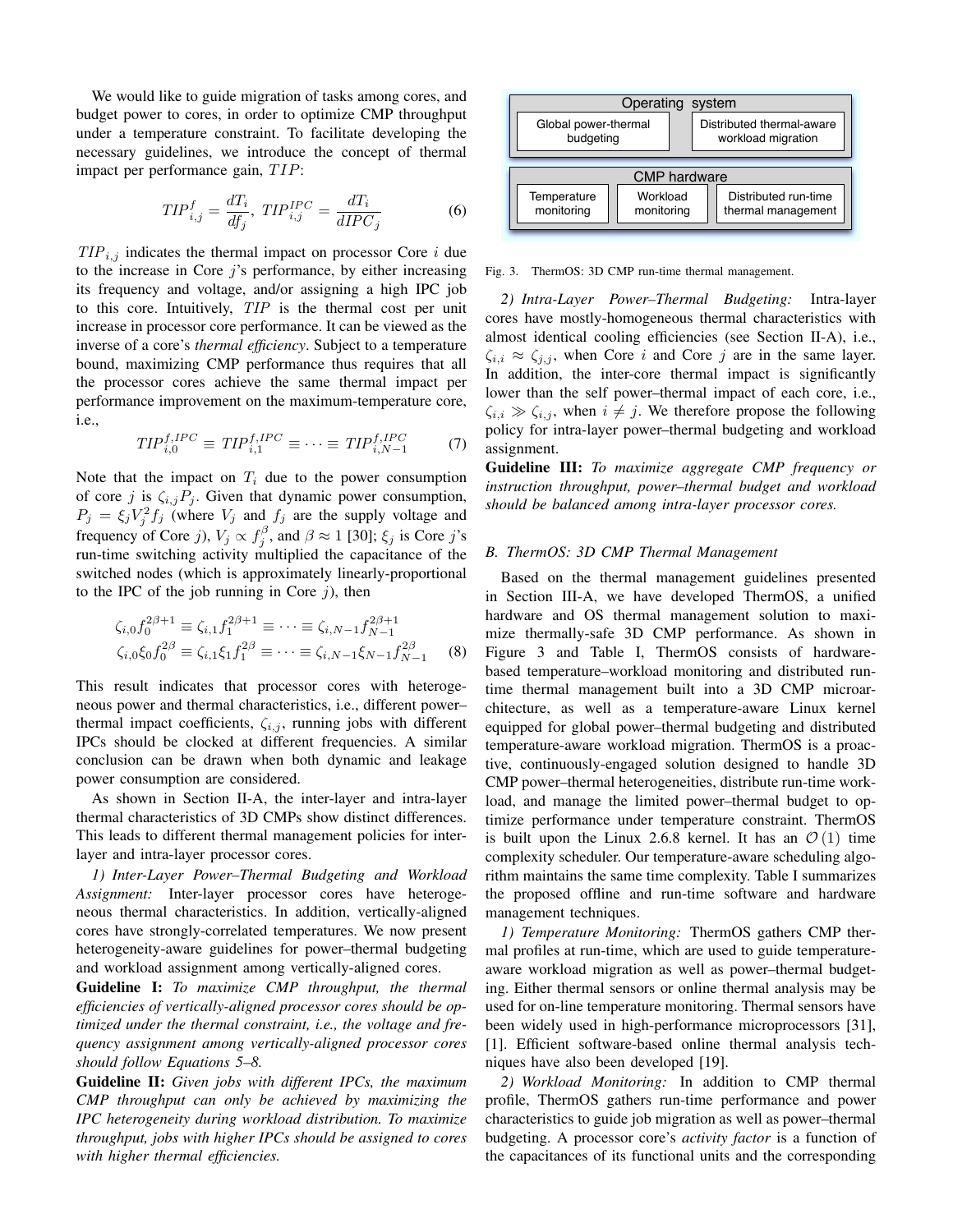| 1112111100 1111 22111211111101 |           |                                                                                                                  |                                                                                                               |  |  |  |
|--------------------------------|-----------|------------------------------------------------------------------------------------------------------------------|---------------------------------------------------------------------------------------------------------------|--|--|--|
| Offline                        |           |                                                                                                                  | Given the activity factor range of on-chip processor core, derive a look-up table that                        |  |  |  |
| computation                    |           |                                                                                                                  | contains the optimal voltages and frequencies yielded by Equations $8-11$ .                                   |  |  |  |
| Online                         | <b>OS</b> | rebalance tick()                                                                                                 | Invoke cluster_opt() and group_opt() at the beginning of each workload migration time interval (every 20 ms). |  |  |  |
|                                |           | cluster $opt()$                                                                                                  | Conduct inter-layer migration according to Guideline II.                                                      |  |  |  |
|                                |           | $group\_opt()$                                                                                                   | Conduct intra-layer migration according to Guideline III.                                                     |  |  |  |
|                                |           | 1) Monitor the activity factors of run-time processes using hardware performance counters.<br>scheduler $tick()$ |                                                                                                               |  |  |  |
|                                |           |                                                                                                                  | 2) Determine the global power-thermal budgeting using run-time table lookup.                                  |  |  |  |
|                                | Hardware  | Local DVFS                                                                                                       | Proactive distributed DVFS based on global guidance and local variation.                                      |  |  |  |
|                                |           | Local clock                                                                                                      | Reactive distributed clock throttling to guarantee thermal safety.                                            |  |  |  |

TABLE I THERMOS IMPLEMENTATION

run-time activity factors resulting from its workload. Most modern processors provide hardware performance counters for monitoring specific events [1], [32]. These performance counters can be used to inform accurate and efficient regressionbased run-time performance and power models [33], [34]. ThermOS uses this technique for linear regression estimation of run-time processor core activity factors. The model was developed offline and integrated with the OS. During execution, each processor core's hardware performance counter values are gathered periodically when triggered by OS timer interrupts (every 1 ms in Linux 2.6.8 kernel). These performance counter values are used for run-time workload activity and IPC estimation.

*3) Distributed Temperature-Aware Workload Migration:*

ThermOS contains a distributed online workload migration technique to support performance optimization. The proposed technique follows the guidelines presented in Section III-A and carefully handles 3D CMP inter-layer thermal heterogeneity and run-time workload heterogeneity. ThermOS uses a distributed approach that swaps jobs with high IPCs to processor cores with higher thermal efficiencies.

Consider two vertically-adjacent processor cores: Core I and Core K. Assume Core K has a higher thermal efficiency than Core I. To optimize instruction throughput, ThermOS compares the jobs stored in each processor core's job queue. It first identifies the lowest-IPC job  $(IPCMIN_K)$  on core K and the highest-IPC job (*IPCMAX<sub>I</sub>*) on Core I. If *IPCMIN*<sub>K</sub> <  $IPCMAX<sub>I</sub>$ , ThermOS swaps the corresponding jobs. Intralayer thermal heterogeneity and thermal correlation are small. Therefore, ThermOS balances the intra-layer IPC distribution to optimize instruction throughput. Average IPCs of jobs on horizontally-adjacent cores are compared. If appropriate, they are swapped to further balance the distribution. The proposed distributed temperature-aware workload migration technique has been integrated within the default Linux kernel workload balancing policy. In the current implementation, workload migration occurs every 20 ms.

*4) Global Power–Thermal Budgeting:* ThermOS dynamically adjusts the power–thermal budgets of processor cores to optimize 3D CMP performance. Following the guidelines in Section III-A, ThermOS balances the power–thermal budget assignment among processor cores in the same layer. Equations 5–8 are used to guide inter-layer power–thermal budgeting. The leakage–temperature dependency introduces temperature variables on both sides of Equation 7. Solving this equation requires numerical iteration and detailed chippackage thermal analysis, which are computationally intensive. To minimize run-time overhead, we have developed hybrid offline/online budgeting technique.

Given the switching activity (or IPC) range of the workload, the optimal voltage and frequency settings for verticallyaligned processor cores are pre-computed. The offline component of the budgeting algorithm is iterative. During each iteration, based on the IPC and the switching activity of each processor core, Equations 5–8 are used to determine the optimal processor core power–thermal budgets. Thermal analysis is then used to estimate the 3D CMP thermal profile and update the leakage power profile estimate. This process iterates until the chip-package thermal profile converges, subject to feedback from temperature-dependent leakage power consumption. The final voltage and frequency configurations are stored in a look-up table for efficient use during online power–thermal budgeting. In ThermOS, run-time power–thermal budgeting is implemented in the Linux kernel and invoked periodically. Periods ranging from 1 ms to 100 ms are currently supported.

*5) Distributed Run-Time Thermal Management:* ThermOS uses distributed run-time thermal management to honor the power and thermal budgets described in Section III-B4 and adhere to a temperature constraint. Periodically, each processor core adjusts its voltage and frequency based on its assigned power–thermal budget. However, transient variations may not be immediately detected by the OS. In order to honor the temperature constraint, ThermOS uses local dynamic voltage and frequency scaling (DVFS) and clock throttling to react to transient variation with lower latency than global power–thermal budgeting. DVFS has a higher response latency than clock throttling; for modern high-performance microprocessors, the voltage transition rate is in the range of 10 mV/µs [35]. Clock throttling, on the other hand, has low latency. However, DVFS has less performance impact per unit power reduction than clock throttling, thanks to the superlinear dependence of power on voltage. Note that most modern high-performance processors already support DVFS. We are proposing to use this existing DVFS hardware to the best effect. In ThermOS, local DVFS continuously tracks temperature changes and clock throttling is used as a final defense to guarantee thermal safety.

## IV. EXPERIMENTAL RESULTS

This section evaluates ThermOS, the proposed run-time thermal management solution for 3D CMPs. We use the M5 full system simulator [26], into which we have integrated a power model, thermal model, and ThermOS. We use a set of multithreaded and multiprogrammed benchmarks from SPEC2000, Media Bench, ALPBench, and SPLASH2, which are shown in Table II. These benchmarks are further parti-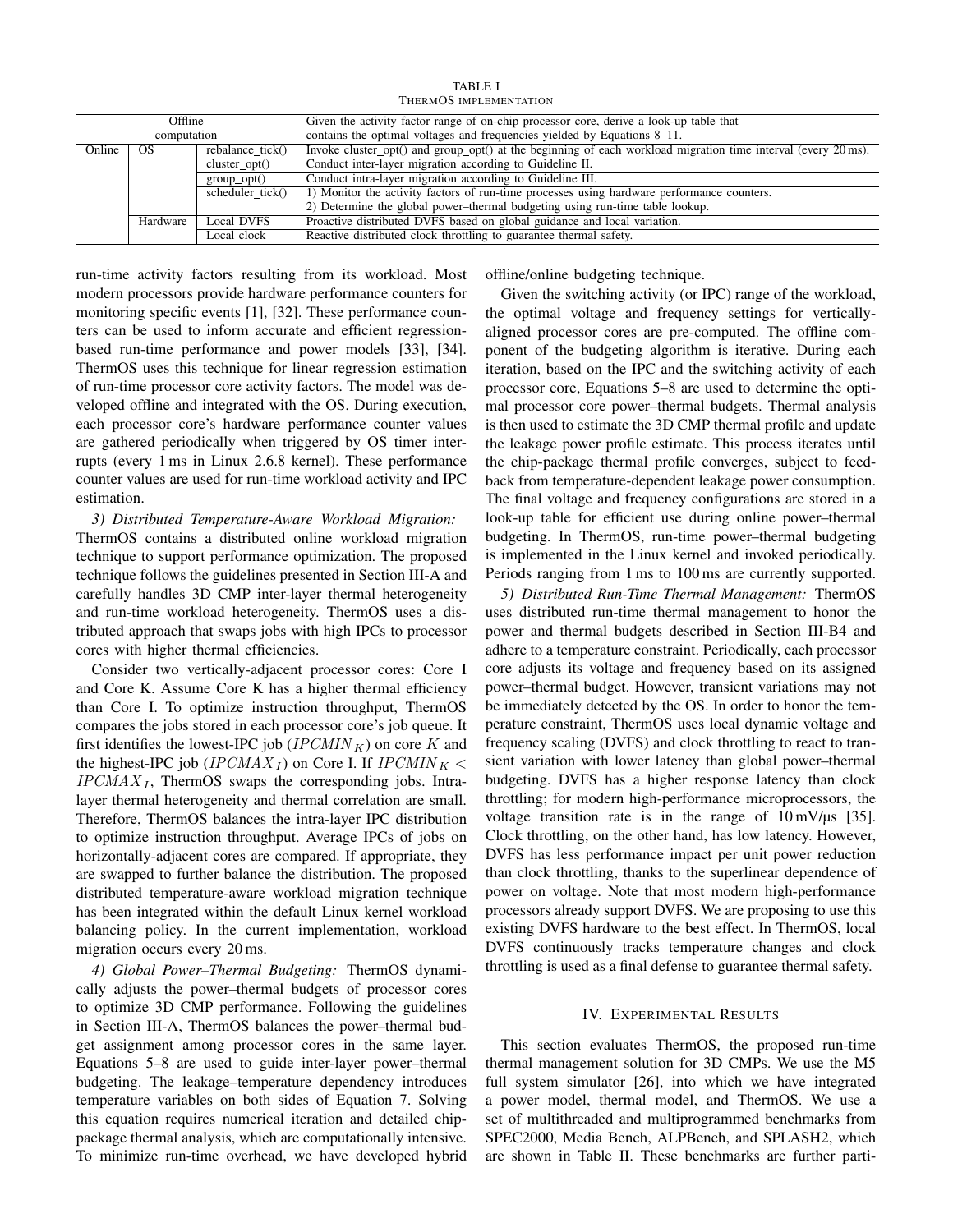| Group         | Name           | Avg.       | Avg.       | Max.  | Max.       |  |  |
|---------------|----------------|------------|------------|-------|------------|--|--|
|               |                | <b>IPC</b> | Pow. $(W)$ | T     | $\delta T$ |  |  |
| <b>SPEC</b>   | gcc            | 3.36       | 14.67      | 64.88 | 0.20       |  |  |
| High IPC      | applu          | 3.13       | 14.37      | 65.64 | 0.12       |  |  |
|               | gzip           | 2.78       | 13.34      | 63.49 | 0.34       |  |  |
|               | mgrid          | 2.58       | 13.66      | 61.84 | 0.31       |  |  |
| <b>SPEC</b>   | twolf          | 1.58       | 11.33      | 64.30 | 0.19       |  |  |
| Low IPC       | parser         | 1.55       | 10.41      | 60.70 | 0.28       |  |  |
|               | vpr            | 1.47       | 10.63      | 60.43 | 0.29       |  |  |
|               | mcf            | 1.25       | 10.91      | 63.79 | 0.25       |  |  |
| Media         | gsmenc         | 3.10       | 13.50      | 63.38 | 0.09       |  |  |
| High IPC      | jpegdec        | 2.72       | 13.42      | 65.89 | 0.13       |  |  |
| Media         | $g721$ enc     | 1.94       | 11.91      | 61.39 | 0.08       |  |  |
| Low IPC       |                |            |            |       |            |  |  |
| Multithreaded | <b>MPGenc</b>  | 2.95       | 14.34      | 68.78 | 0.20       |  |  |
| (two threads) | Sphinx3        | 1.13       | 9.93       | 61.68 | 0.02       |  |  |
|               | cholesky       | 2.83       | 14.27      | 70.57 | 0.32       |  |  |
|               | lu             | 2.26       | 12.10      | 66.97 | 0.08       |  |  |
|               | radix          | 0.84       | 5.81       | 57.17 | 0.28       |  |  |
|               | water-nsquared | 1.85       | 11.99      | 65.32 | 0.12       |  |  |
|               | water-spatial  | 1.74       | 10.57      | 62.35 | 0.08       |  |  |

TABLE II BENCHMARK CHARACTERISTICS

TABLE III BENCHMARK SUITES

| Multiprogrammed test setups                                         |                |                        |                   |  |  |  |  |  |  |
|---------------------------------------------------------------------|----------------|------------------------|-------------------|--|--|--|--|--|--|
| Group                                                               | Filename       | Clusters               | <b>Benchmarks</b> |  |  |  |  |  |  |
| <b>SPEC</b>                                                         | hv-hipc        | High T var., high IPC  | gzip, mgrid       |  |  |  |  |  |  |
|                                                                     | lv-hipc        | Low T var., high IPC   | applu, gcc        |  |  |  |  |  |  |
|                                                                     | hv-lipc        | High T var., low IPC   | parser, vpr       |  |  |  |  |  |  |
|                                                                     | $lv$ -lipc     | Low T var., low IPC    | twolf, mcf        |  |  |  |  |  |  |
|                                                                     | hv-mipc1       | High T var., mixed IPC | gzip, parser      |  |  |  |  |  |  |
|                                                                     | hv-mipc2       | High T var., mixed IPC | mgrid, vpr        |  |  |  |  |  |  |
|                                                                     | $lv$ -mipc $1$ | Low T var., mixed IPC  | applu, mcf        |  |  |  |  |  |  |
|                                                                     | $lv$ -mipc $2$ | Low T var., mixed IPC  | gcc, twolf        |  |  |  |  |  |  |
| Media                                                               | media-hipc     | High IPC               | jpegdec, gsmenc   |  |  |  |  |  |  |
|                                                                     | media-mipc     | Mixed IPC              | gsmenc, g721enc   |  |  |  |  |  |  |
|                                                                     |                |                        |                   |  |  |  |  |  |  |
| Multithreaded test setups                                           |                |                        |                   |  |  |  |  |  |  |
| MPGenc, sphinx3, cholesky, lu, radix, water-nsquared, water-spatial |                |                        |                   |  |  |  |  |  |  |

tioned into 17 test setups (see Table III) using two benchmarkspecific metrics, IPC and expected temperature variation.

The ThermOS run-time thermal management algorithms are implemented within the Linux 2.6.8 kernel. We made two main changes to the kernel:

- *Performance-counter based power modeling:* We enable OS-level power estimation using performance counters. Hardware event counters of the sort typical for modern processors were added to M5. A regression-based power model was added to the OS [33].
- *Power–thermal budgeting, task migration, and thermal management:* The proposed power–thermal budgeting and temperature-aware task migration techniques were implemented in the Linux kernel. We modified M5 to support kernel control of DVFS and clock throttling temperature monitoring through privileged machine registers.

#### *A. Comparison of ThermOS With Alternatives*

In this section, we first contrast ThermOS with solutions used in existing processors. Then we provide a detailed quantitative comparison with a state-of-the-art continuously-engaged thermal management technique. The following experiments use 85 °C as a predefined thermal constraint.



Fig. 4. Comparison of ThermOS and distributed approach [17].

Most thermal management techniques used in practice react to emergencies instead of being continuously engaged. They detect dangerously-high temperatures and reduce power consumption, generally via hardware clock throttling. Such solutions are adequate when temperatures approach their limits only very rarely. However, high power densities and constraints on cooling costs require proactive thermal management. Some researchers have moved in this direction.

Donald and Martonosi [17] proposed a distributed continuously-engaged thermal management technique for 2D CMPs. Their approach is based on closed-loop control theory, and continuously adjusts the voltage and frequency of each processor core to maintain safe temperatures. Each core has its own controller and the controllers act independently, without knowledge of the conditions of other cores. This permits significantly better performance than reactive approaches because DVFS can generally reduce power consumption by the same amount as clock throttling with a smaller performance penalty. In fact, their results indicate that, compared with a stopgo based thermal control policy, distributed DVFS improves throughput by 2.5×. However, independent local control has limitations. The power consumed in one processor can impact the temperatures of other processors in nonuniform ways. As a result, continuously-engaged global control can permit better performance than continuously-engaged local control. This is especially true for 3D architectures, in which the power consumption of a particular processor core has great impact on the temperature of vertically-aligned cores and relatively less impact on other cores.

ThermOS uses continuously-engaged, distributed global/local control to maximize performance given a temperature constraint. It supports both 3D and 2D architectures. It has two primary differences with state-of-theart temperature control techniques. First, it uses global power budgeting that takes into account the thermal interaction between processor cores. Second, it directs temperature-aware workload migration of threads among processor cores.

Figure 4 shows the 3D CMP run-time instruction throughputs in billion of instructions per second (BIPS), achieved by ThermOS and Donald's and Martonosi's approach. Compared to the distributed local approach, ThermOS improves instruction throughput by 29.84% on average (ranging from 15.22% to 53.79%). This can be explained as follows. In 3D CMPs, the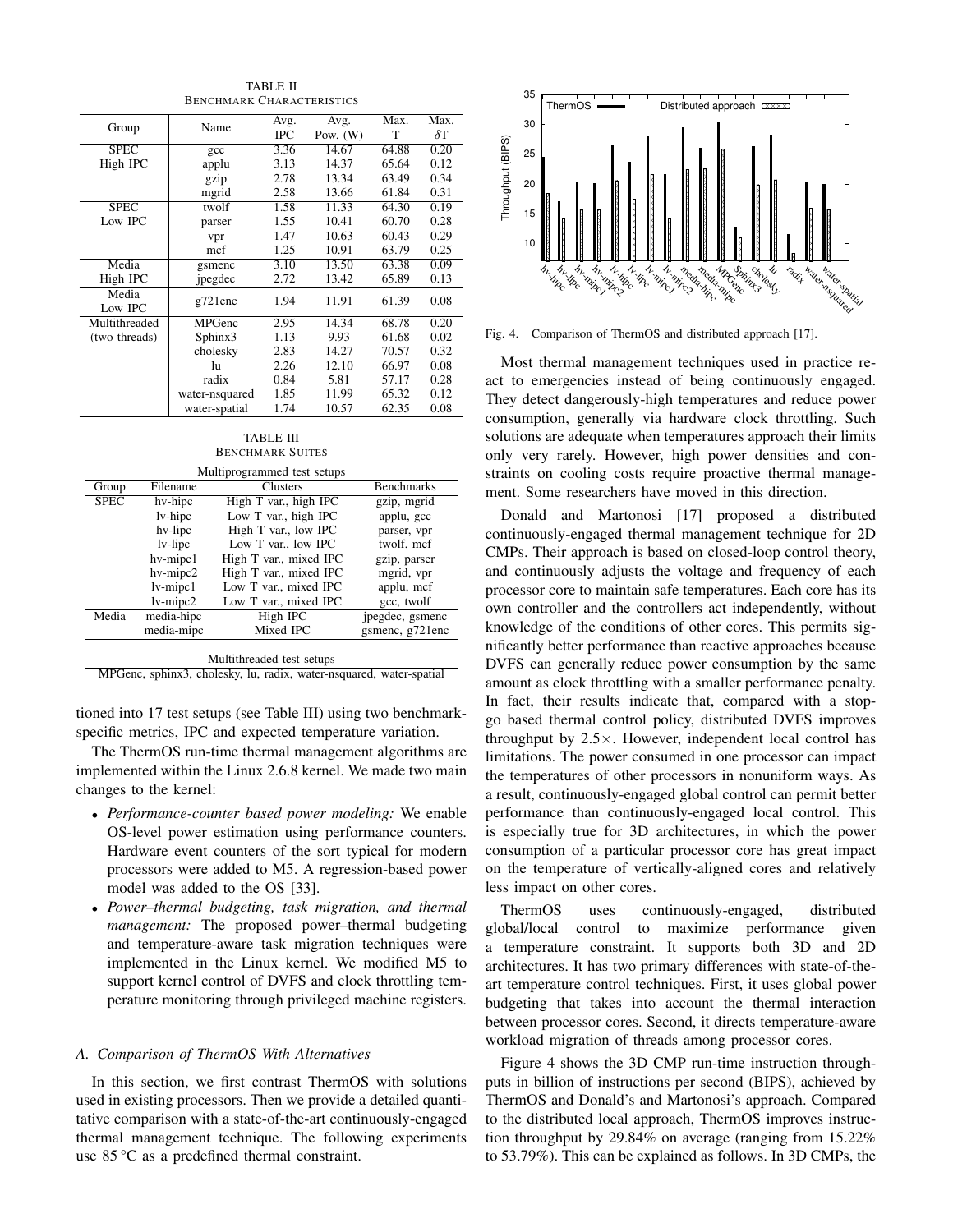

Fig. 5. Impact of floorplan rotation.

strong thermal correlation among inter-layer vertically-aligned processor cores has significant impact on the temperature of the processor layer farthest from the heat sink. Using the proposed power–thermal budgeting and temperature-aware workload migration techniques, ThermOS determines appropriate power budgets for each group of vertically-aligned processor cores. In addition, it uses workload migration and DVFS to optimize the power–thermal efficiency of each processor core. Together, these techniques maximize overall throughput. Donald's and Martonosi's work, on the other hand, is a distributed, processor-local technique. Using this technique, each processor core regulates its power and performance to ensure local thermal safety without considering the thermal impact on neighboring cores. As a result, vertically-aligned processor cores are unable to collaboratively share the power– thermal budget, which can reduce CMP performance. In other words, when a distributed, local management technique is used, power consumption on processor cores near the heatsink can push processor cores farther from the heatsink to their thermal limits.

#### *B. Robustness to Changes in 3D Integration*

In order to show the robustness of ThermOS to variation in 3D integration style, we evaluated the performance improvement when used for CMPs based on front-to-back and front-tofront wafer integration. We simulated the proposed technique and Donald's and Martonosi's distributed local approach [17] for both integration styles using all benchmark mixes shown in Table III. The average CMP instruction throughput improvement was 29.84% for front-to-back integration and 23.77% for front-to-front integration. For all combinations of benchmarks and packages, the instruction throughput improvements were greater than 7%. We can conclude that ThermOS permits substantial improvements in performance over Donald's and Martonosi's distributed local technique for different 3D integration styles.

### *C. Interaction with 3D CMP Floorplan Optimization*

This experiment evaluates ThermOS for 3D CMPs with different floorplans. CMP thermal profile is strongly influenced by on-die power distribution. In 3D CMPs, inter-layer vertically-aligned processor cores have strong thermal correlation. If all cores have identical floorplans, functional units

with high power densities are vertically-aligned, potentially creating local thermal hotspots. Intelligent inter-layer floorplan arrangement can potentially balance inter-layer power profile and minimize chip peak temperature. Using the three-layer 3D CMP setup with processor core layers and one L2 cache layer, detailed thermal analysis shows that, by rotating the floorplan of top-layer processor cores by 180 degrees, chip power profile is more balanced, intra-core local hotspots are minimized, and chip peak temperature is reduced by  $1.99 \degree C$  on average and 4.24 °C maximum among the multiprogramming and multithreading benchmarks. Figure 5 compares ThermOS and the baseline distributed technique, with and without floorplan rotation. It shows that both run-time techniques can leverage the temperature reduction offered by floorplan rotation and achieve higher throughput under the same temperature constraint. In addition, ThermOS consistently outperforms the distributed technique by 31.45% and 29.84% on average with and without floorplan rotation, respectively.

#### *D. Interactions Between Thermal Management and Reliability*

As described in Section I, high or varying temperatures can result in increased wear due to lifetime fault processes, e.g., electromigration. This implies that a reduction in average temperature due to more effective thermal management can increase integrated circuit lifetime. There is even the potential to estimate this effect [36] when designing and selecting parameters for a thermal management algorithm, thereby producing a thermal management technique that maximizes performance under a constraint on desired integrated circuit lifetime.

Variation in temperature can also result in transient timing faults because charge carrier mobility reduces with increased temperature. This is a result of high temperatures increasing the frequency of interaction among charge carrier and phonons in the atomic lattice of semiconductors and metal, thereby decreasing the charge carrier mean free path, i.e., decreasing the conductance. This effect can result in timing violations due to run-time changes in temperature. It is generally compensated for by constraining the temperature of the integrated circuit to a safe range by dynamically adjusting the power consumption of the processor at risk. When selecting appropriate power management techniques for use within thermal management, there is tension between power–performance efficiency and latency. Some power control techniques, such as DVFS, have good power reduction to performance reduction ratios, but have high reaction latencies, e.g., 10 mV/ $\mu$ s [35]. Others, such as clock throttling, have relatively-poor power reduction to performance reduction ratios, but can reduce power consumption almost immediately.

ThermOS uses multiple power control techniques that trade off power–performance efficiency and reaction latency. We found that the vast majority of potential thermal emergencies result from gradual changes in temperature: DVFS can protect against them. However, in a few cases temperature changes so rapidly that a low-latency power control technique (clock throttling) must be used. Fortunately, these cases are so rare that the poor power–performance efficiency of clock throttling has negligible impact on the overall performance of ThermOS.